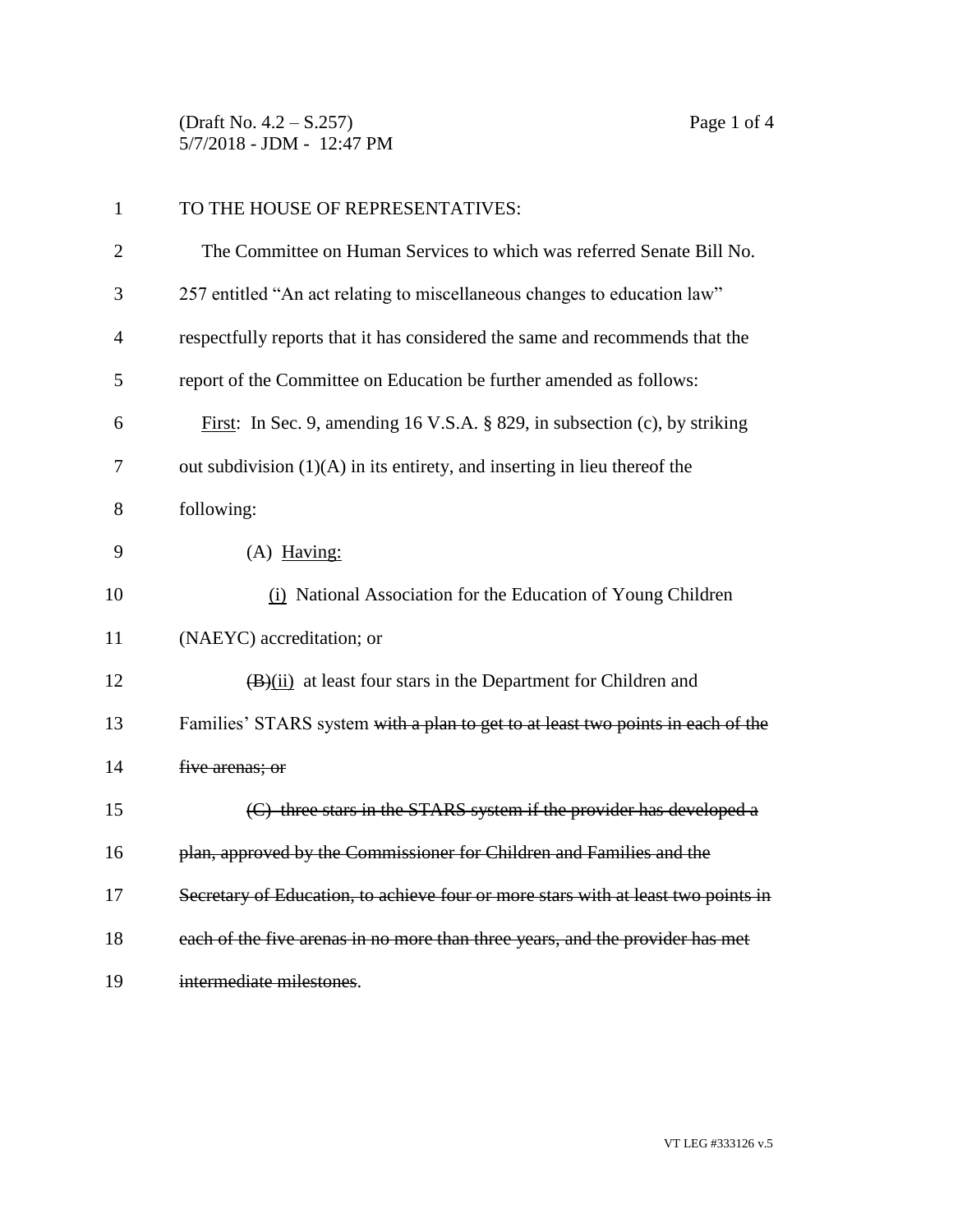## (Draft No. 4.2 – S.257) Page 2 of 4 5/7/2018 - JDM - 12:47 PM

| $\mathbf{1}$   | Second: In Sec. 9, amending 16 V.S.A. § 829, in subsection (c), by striking        |
|----------------|------------------------------------------------------------------------------------|
| $\overline{2}$ | out subdivision $(2)(B)$ in its entirety, and inserting in lieu thereof the        |
| 3              | following:                                                                         |
| $\overline{4}$ | (B) meeting health, safety, and quality rules adopted by the State                 |
| 5              | Board of Education.                                                                |
| 6              | Third: In Sec. 9, amending 16 V.S.A. § 829, in subsection (e), by striking         |
| 7              | out subdivision $(4)(B)(ii)$ in its entirety, and inserting in lieu thereof the    |
| 8              | following:                                                                         |
| 9              | (ii) enters into an agreement with any provider to which it will pay               |
| 10             | tuition regarding quality assurance, transition, and any other matters;            |
| 11             | agreements entered into for the 2019-2020 school year and future school years      |
| 12             | shall be in a form prescribed by the Secretary of Education; and                   |
| 13             | Fourth: In Sec. 9, amending 16 V.S.A. § 829, in subsection (e), by striking        |
| 14             | out subdivision (12) in its entirety, and inserting in lieu thereof the following: |
| 15             | (12) To establish health, safety, and quality requirements for                     |
| 16             | prequalified public providers that are consistent with the Child Care Licensing    |
| 17             | Regulations adopted by the Agency of Human Services.                               |
| 18             | Fifth: In Sec. 10, amending 16 V.S.A. § 4010, by striking out subsection           |
| 19             | (c) in its entirety, and inserting in lieu thereof the following:                  |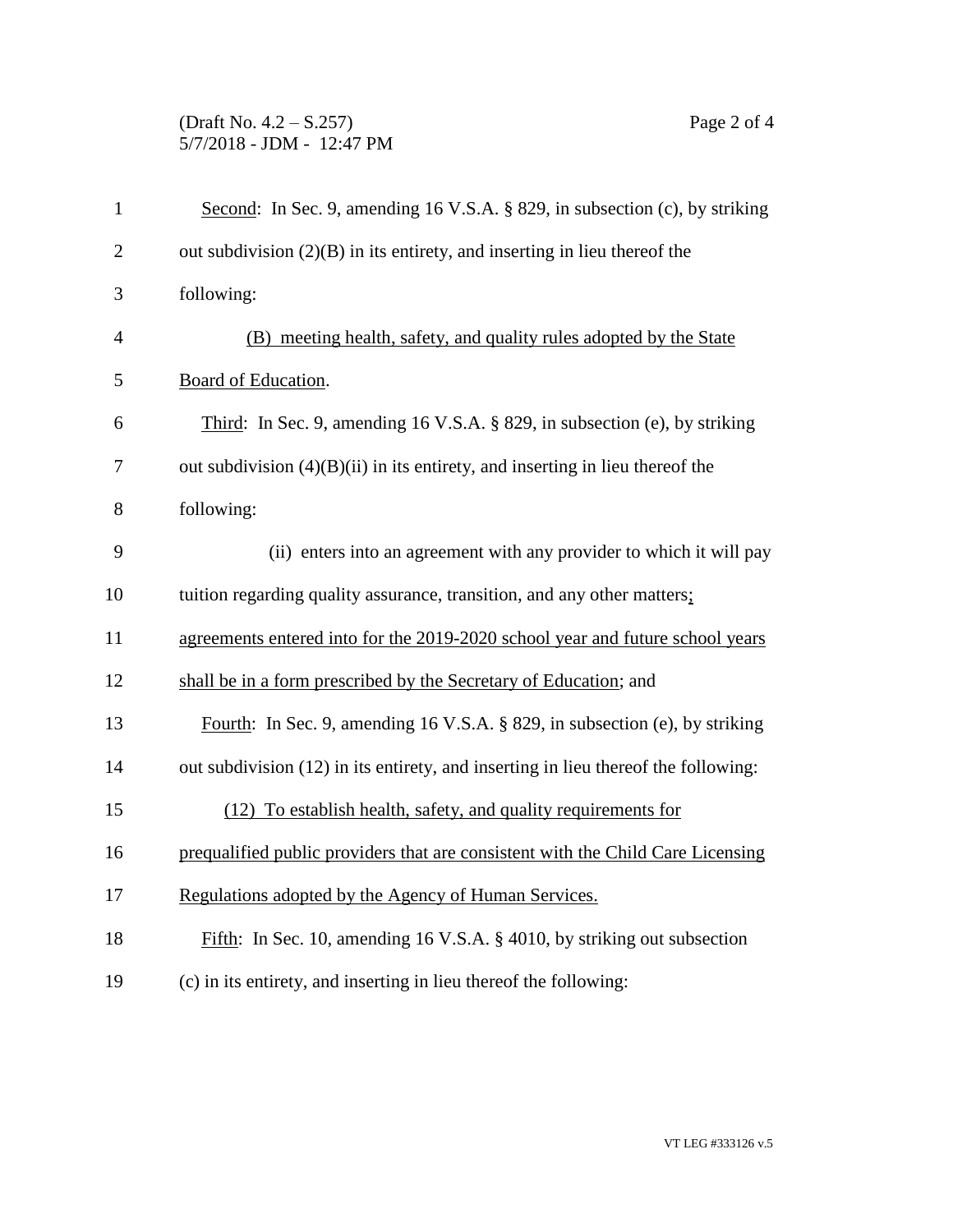## (Draft No. 4.2 – S.257) Page 3 of 4 5/7/2018 - JDM - 12:47 PM

| $\mathbf{1}$   | (c) The Secretary shall determine the weighted long-term membership for               |
|----------------|---------------------------------------------------------------------------------------|
| $\overline{2}$ | each school district using the long-term membership from subsection (b) of            |
| 3              | this section and the following weights for each class:                                |
| $\overline{4}$ | (1) Prekindergarten except as otherwise provided in this subsection,                  |
| 5              | prekindergarten—0.46;                                                                 |
| 6              | (2) for a resident child enrolled in a prekinder garten program offered by            |
| 7              | a prequalified public provider, as defined in section $829(a)$ of this title, that is |
| 8              | the district of residence with a duration of 20 hours or more per week for 35         |
| 9              | weeks annually— $0.70$ ;                                                              |
| 10             | (3) Elementary or elementary, excluding prekindergarten—1.0; and                      |
| 11             | (4) Secondary secondary-1.13                                                          |
| 12             | Sixth: By striking out Sec. 13 in its entirety and inserting in lieu thereof the      |
| 13             | following:                                                                            |
| 14             | Sec. 13. PREKINDERGARTEN TRANSITION                                                   |
| 15             | Until such time as the State Board of Education implements rules that                 |
| 16             | establish health, safety, and quality requirements for prequalified public            |
| 17             | providers under Sec. 9 of this act, prequalified public providers shall be subject    |
| 18             | to the health, safety, and quality rules adopted by the Agency of Human               |
| 19             | Services and the oversight by the Agency of Human Services in its                     |
| 20             | enforcement of these rules.                                                           |